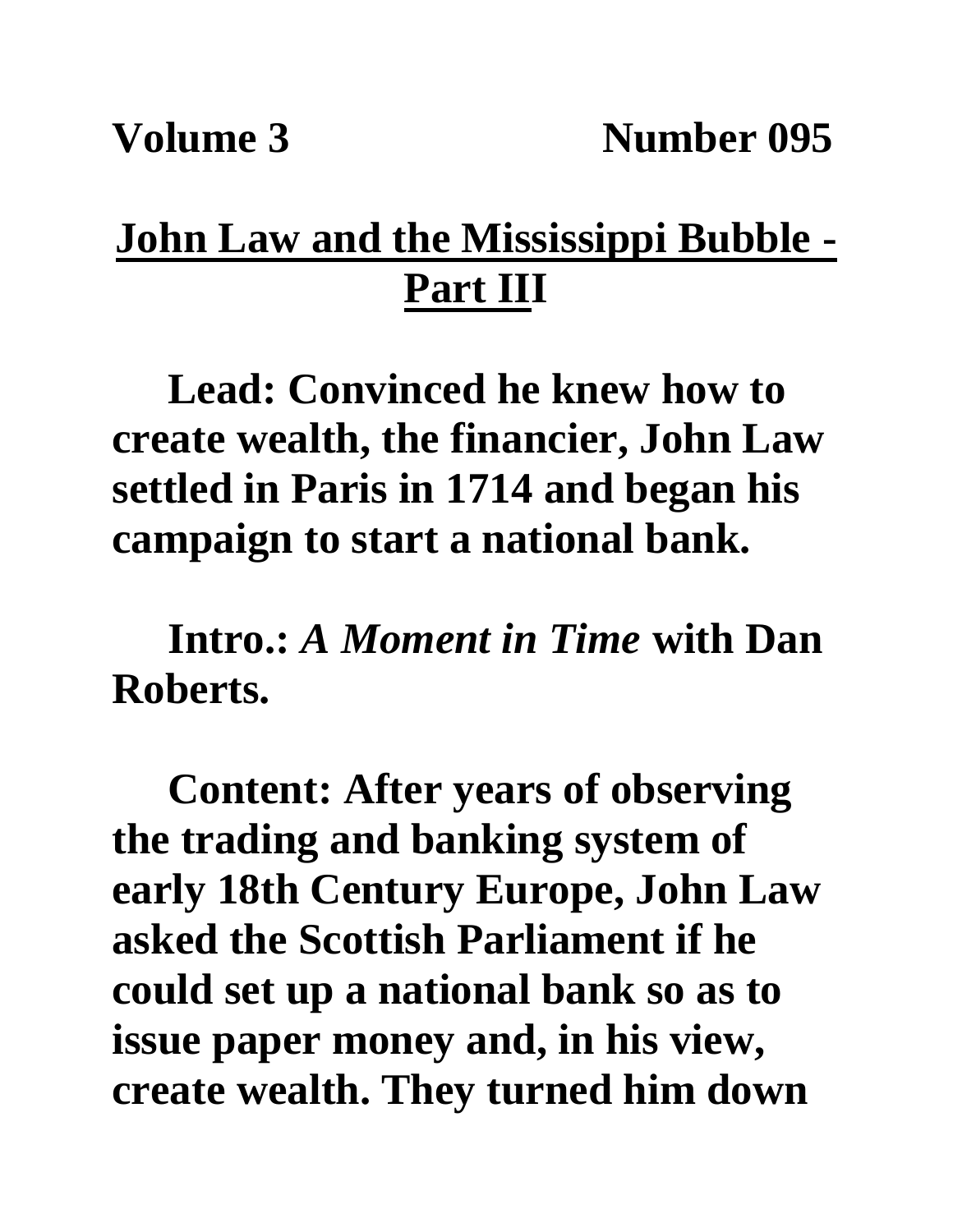**but he had better luck with the French. After seventy years on the throne, old King Louis XIV was about to die. He had made France the center of European cultural life but his wars and his extravagant lifestyle symbolized by the magnificent palace at Versailles had left France under a crushing load of debt.** 

**The nation was near bankruptcy when John Law began to explain his system of finance to the French government. The Duke of Orleans the uncle of five year old King Louis XV paid very close attention when Law told him that he knew a way to make gold out of paper. So bad was the French financial situation that Orleans reasoned that Law's ideas could hardly**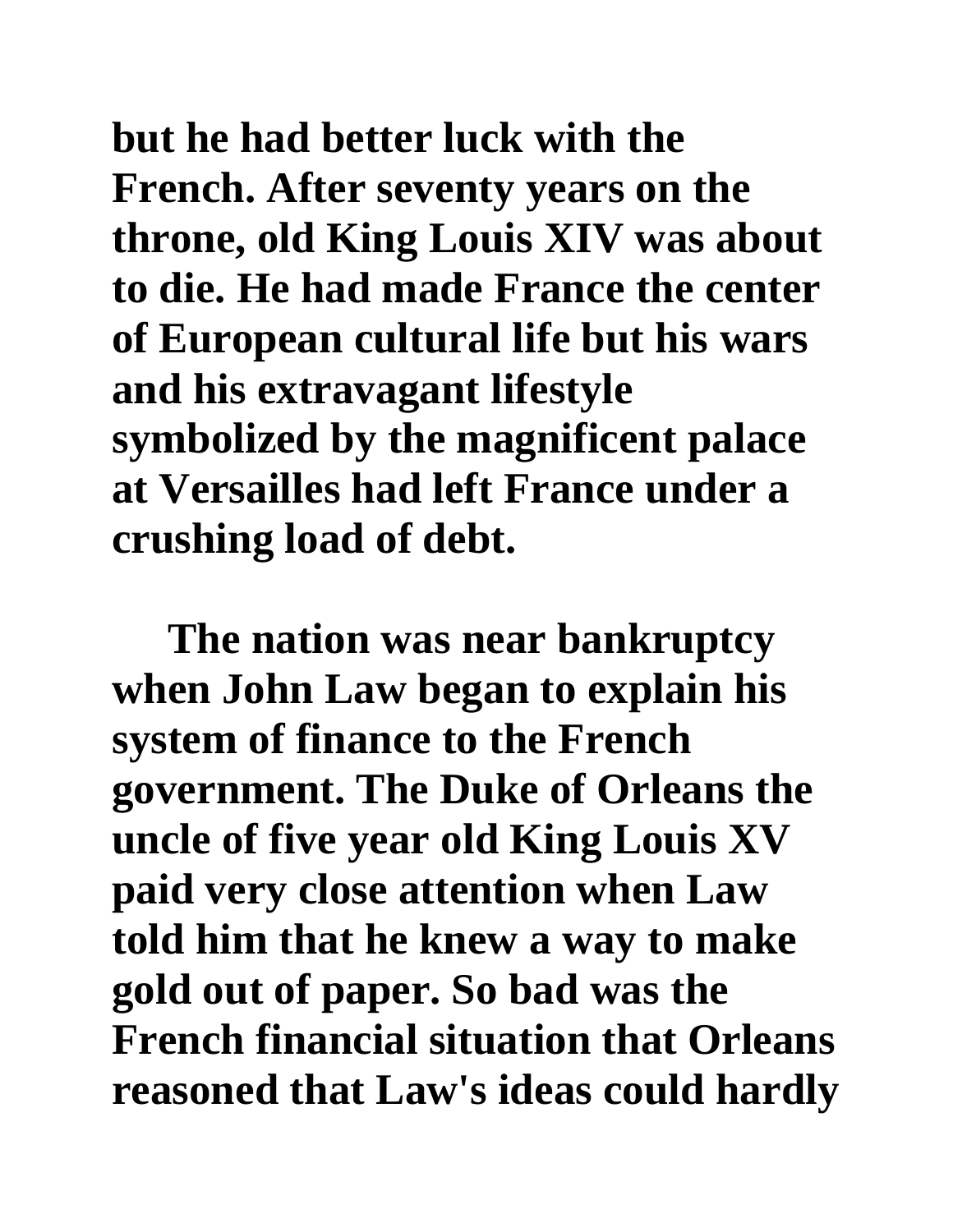**make things worse and just might work.**

**Therefore, in 1716 the Paris government chartered Law's company, La Banque Générale and authorized it to issue bank notes, paper money, that looked slightly larger than a modern day British fivepound note. Instead of carrying gold and silver which were bulky and scarce, people could use these notes to make purchases or pay their debts instead of a direct exchange of precious metals. If they needed gold they could always go to La Banque Générale and exchange their notes for the real thing. At least, that was the theory. Above all the French government could use John Law's**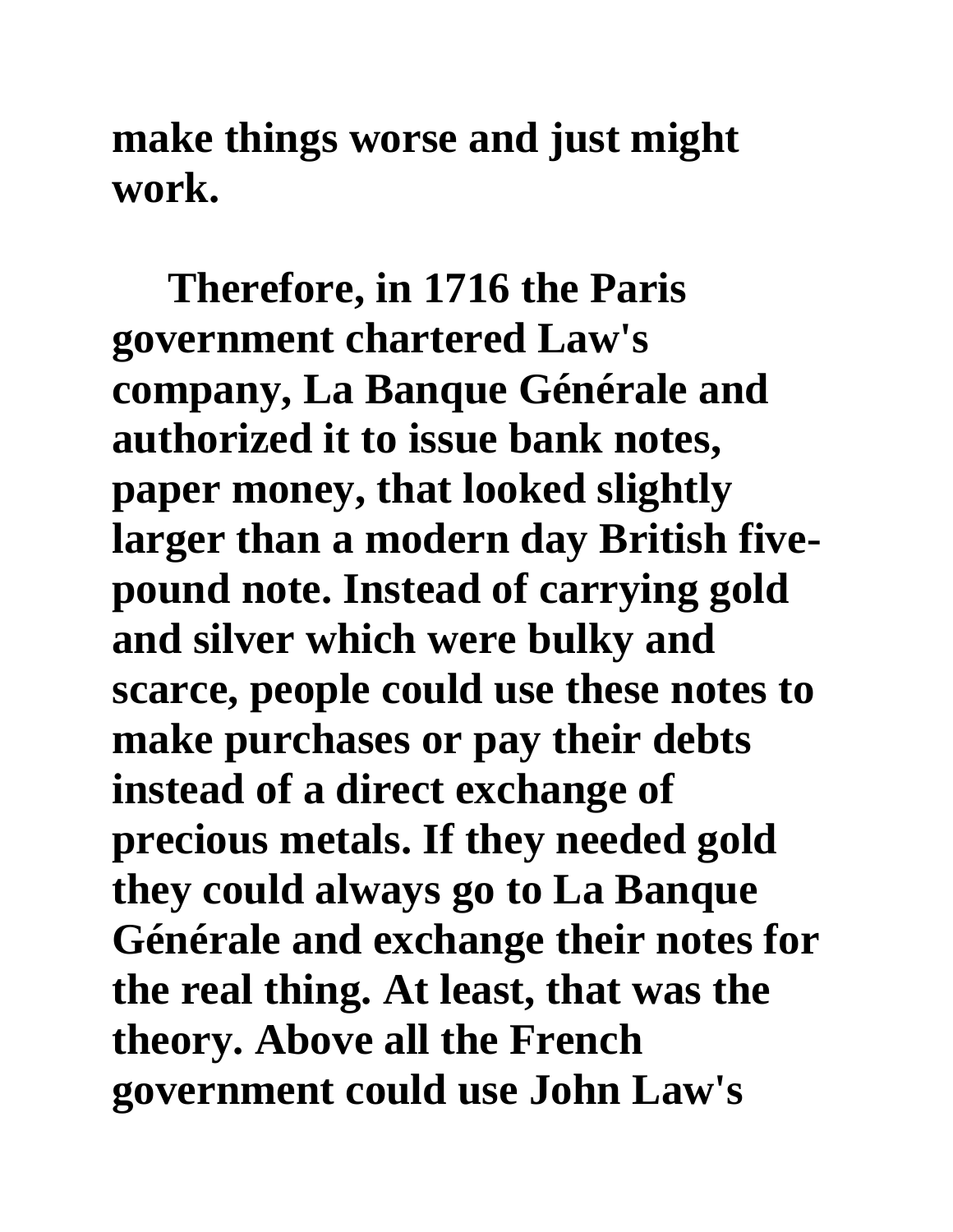**paper money to pay off its debts, and it worked....for a while. People accepted Law's notes, business improved, and the government made progress on Louis XIV's old debt. John Law seemed to have worked a miracle. He had, indeed created gold out of paper. However, Law was ambitious and it proved to be his undoing. Next time: The Mississippi Bubble.**

## **At the University of Richmond, this is Dan Roberts.**

**Copyright by Dan Roberts Enterprises, Inc.**

## **Resources**

**Law, John.** *Money and Trade Considered, with a Proposal for Supplying the Nation with Money* **(1705).**